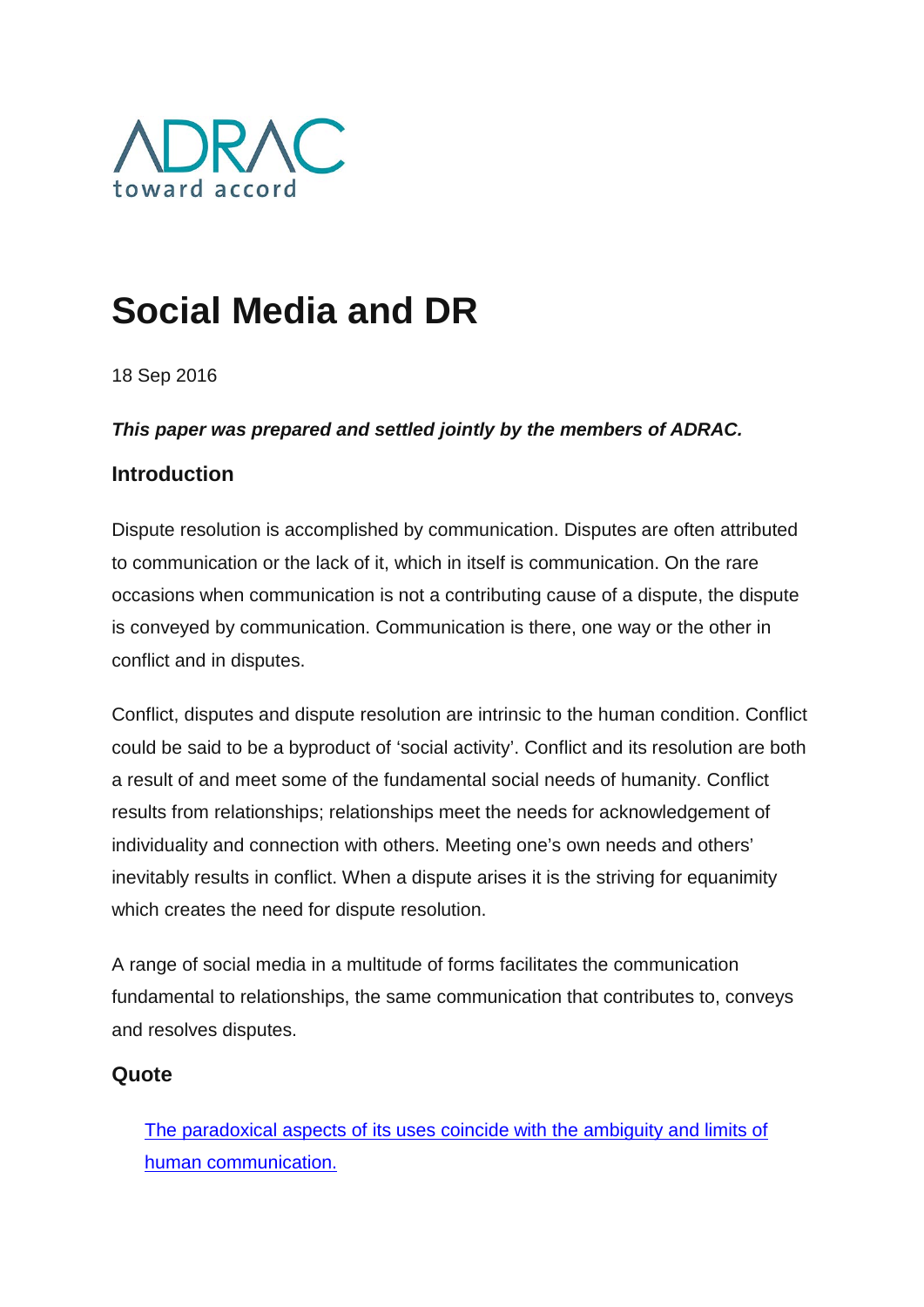This comment by Lasen referred to the mobile phone, particular to its mobility, accessibility and to its being a personal device.

### **Connection between Social Media and DR**

Communication is fundamental to meeting the needs, conveying the rights and exercising the authority of individuals, groups and entities. Much communication takes place through social media. The distinction between real and virtual interfaces has long since become academic: communication is communication; disputes are disputes; and resolution is resolution. Social media is along for the ride.

## **Definition**

Consistent, descriptive terminology for the field of multiple originators and multiple receivers, virtual, interpersonal communication is elusive. At present the terms 'social software', 'social media', 'social networking' and 'online comms' are used almost interchangeably. Even when terms are defined and distinguished from another, the distinction is often specific to a particular author and likely to be contradicted by another.

Social media shifts the emphasis from the physical space to the virtual space and from the verbal communication of the mobile phone to communication in any and all modalities. Social media shift the concepts of 'remote' and 'alone' by shifting the reference point from spatial to virtual reality.

Social media are platforms of virtual reality which facilitate high connectivity and high acknowledgement among like-minded people.

The [Justice and Regulation Department, State Government of Victoria](http://www.justice.vic.gov.au/utility/social+media/social+media+policy) resorts to describing and classifying rather than characterising social media:

Social media - Content created by people using highly accessible and scalable publishing technologies. Social media is distinct from traditional media such as newspapers, television and film. Social media comprises relatively inexpensive and accessible tools that enable anyone (even private individuals) to publish or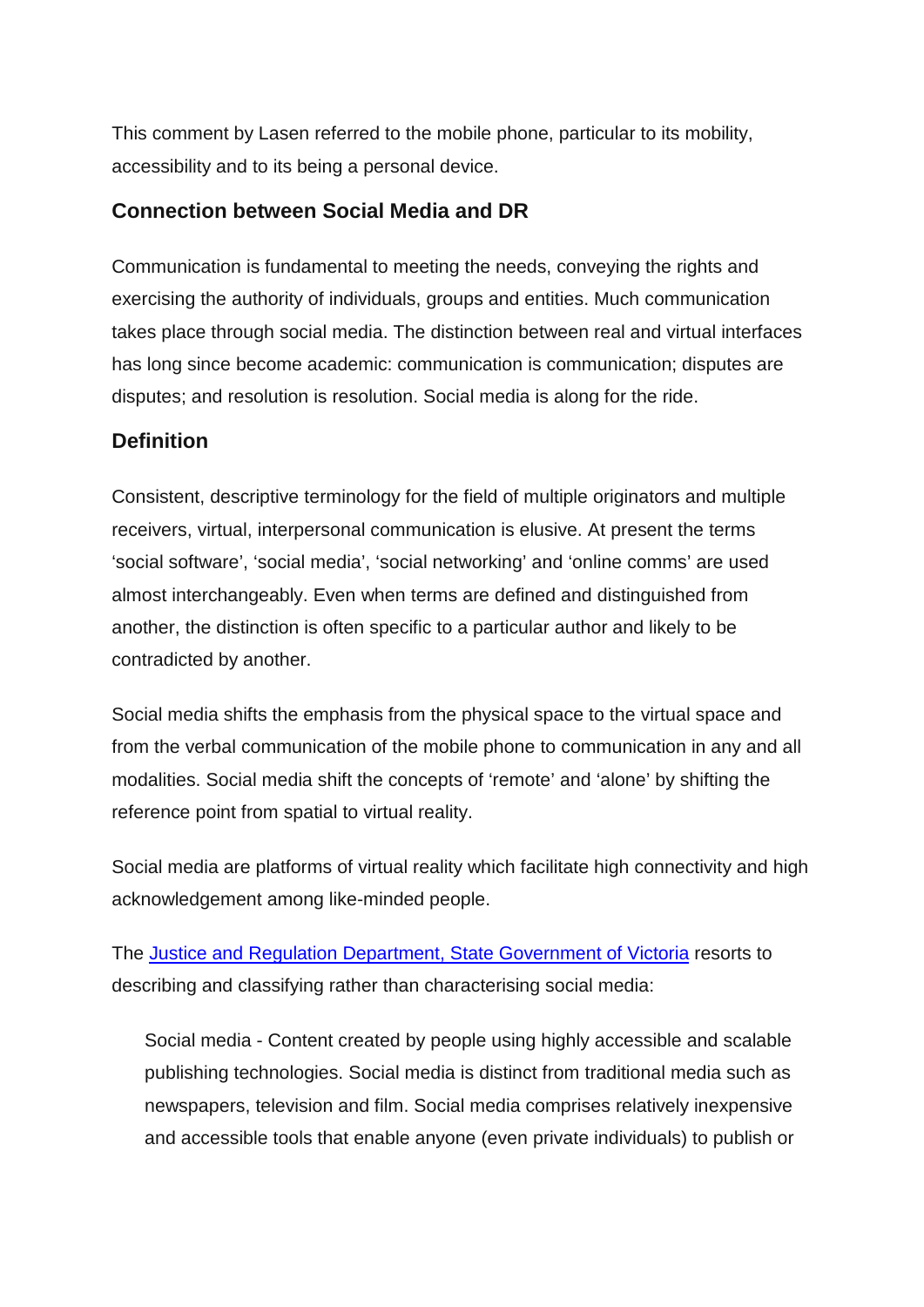access information – other media generally require significant resources to publish information.

Social media may include (although is not limited to):

- social networking (e.g. Facebook, LinkedIn, Bebo, Yammer, Snapchat)
- video and photo sharing apps (e.g. Instagram, YouTube, Vine, Pinterest)
- blogs, including corporate blogs and personal blogs, Tumblr
- blogs hosted by media outlets (e.g. comments or your say feature)
- micro-blogging (e.g.Twitter)
- wikis and online collaborations (e.g. Wikipedia)
- forums, discussion boards and groups (e.g. Google groups, Whirlpool)
- vod and podcasting
- online multiplayer gaming platforms
- instant messaging (including SMS, WhatsApp, Viber)
- geo-spatial tagging (Foursquare, Yelp).

Perhaps ADRAC could enter the fray with a definition of social media along the lines of 'platform involving multiple recipients/senders of communication through the Internet and wireless networks as well as by platforms that rely on them'.

## **Context/summary**

Social media in disputes and dispute resolution has been causing consternation among some and being taken as read among others. The [American Bar Association](http://www.americanbar.org/content/dam/aba/events/labor_law/2013/02/adr_in_labor_employmentlawcommitteemidwintermeeting/g.authcheckdam.pdf)  [\(ABA\) \(undated\)](http://www.americanbar.org/content/dam/aba/events/labor_law/2013/02/adr_in_labor_employmentlawcommitteemidwintermeeting/g.authcheckdam.pdf) notes that 'the clash between social media and traditional litigation is tectonic'. While litigation is not for this purpose a form of dispute resolution, it does make the point.

Social media's obsession with limitless access to loose distribution of all sorts of personal and commercial data is diametrically opposed to litigation which is a tightly regulated and highly orchestrated process for producing, exchanging and presenting information.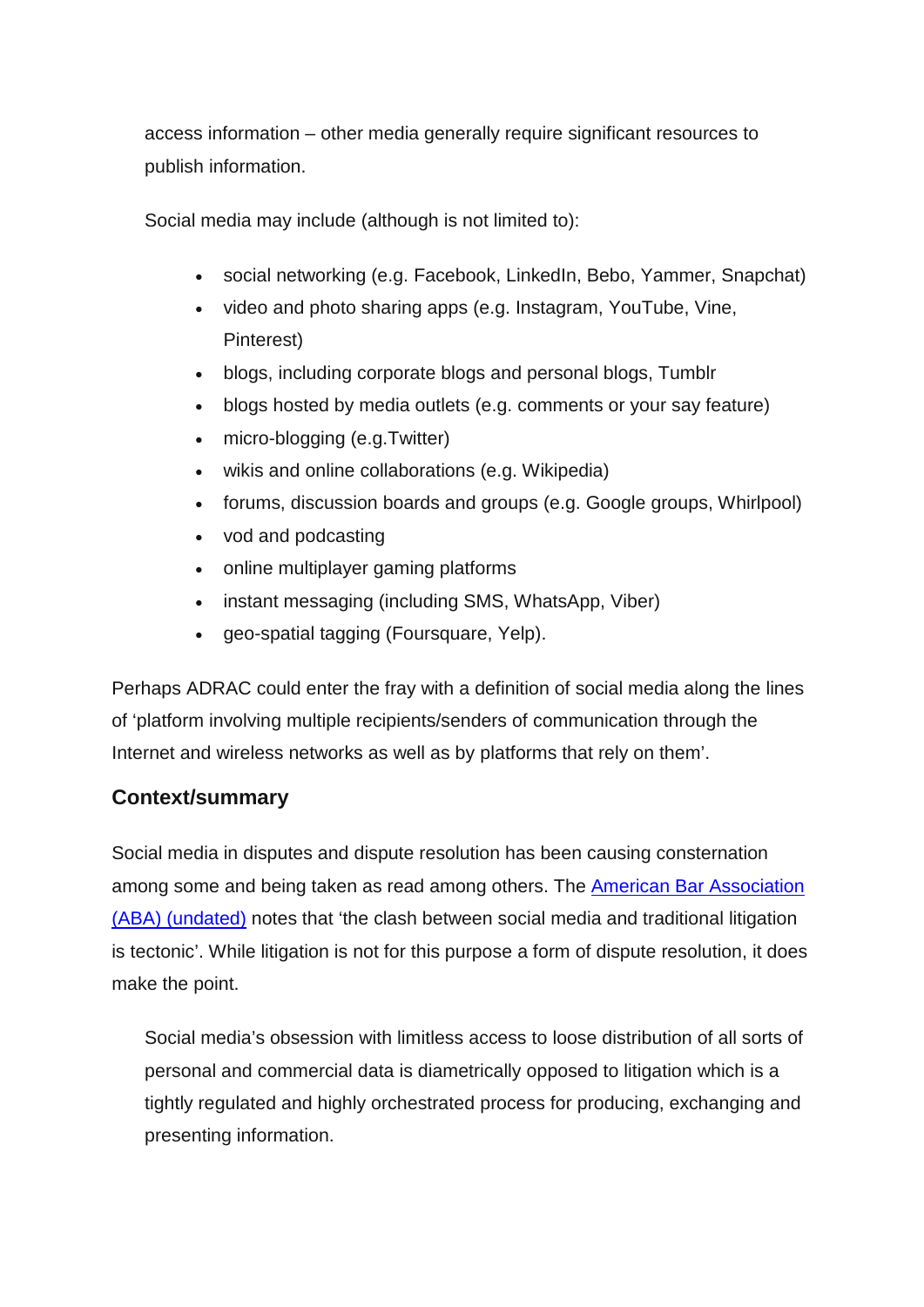In the same paper, the ABA asks two questions: 'Does ADR's relative lack of formality when it comes to gathering and presenting information make special rules regarding social media more or less important [than for litigation]?'; and 'What guidance should parties, counsel and neutrals follow regarding the use of social media in mediations and arbitrations?'.

The ABA suggests two principles which in its opinion addresses some of the issues that they perceive to be arising from the ubiquitous use of social media: the parties' interests and adhering to professional ethics.

For those who have only known communication to include social media, the principles of best practice accommodate the particular considerations of social media and dispute resolution. Social media presents particular issues regarding privacy and confidentiality as well as security of information. The risks of communicating through social media and storing information electronically are likely to be different from the risks of communicating in person and storing information in hard copy. However, how the risks are perceived will depend upon a cost benefit analysis on the perceptions of providers and clients.

Social media does not yet initiate communication; it is a carrier. As the ABA concluded, it is the lived principles of DR practice that affect dispute resolution and therefore inevitably affect the efficacy of social media.

## **Overall themes**

Social media are inevitably an aspect of dispute resolution as are people. The elements of dispute resolution remain the same; the means of implementing processes of dispute resolution evolve.

Social media platforms enable multiple messages to be sent and received in the same time that it takes to write a text message. To the extent that messages are affirming and affiliating, good will is disseminated far and wide. To the extent that messages are critical and isolating, bad blood is delivered on well beyond a friendship circle.

## **Mapping Social Media and DR**